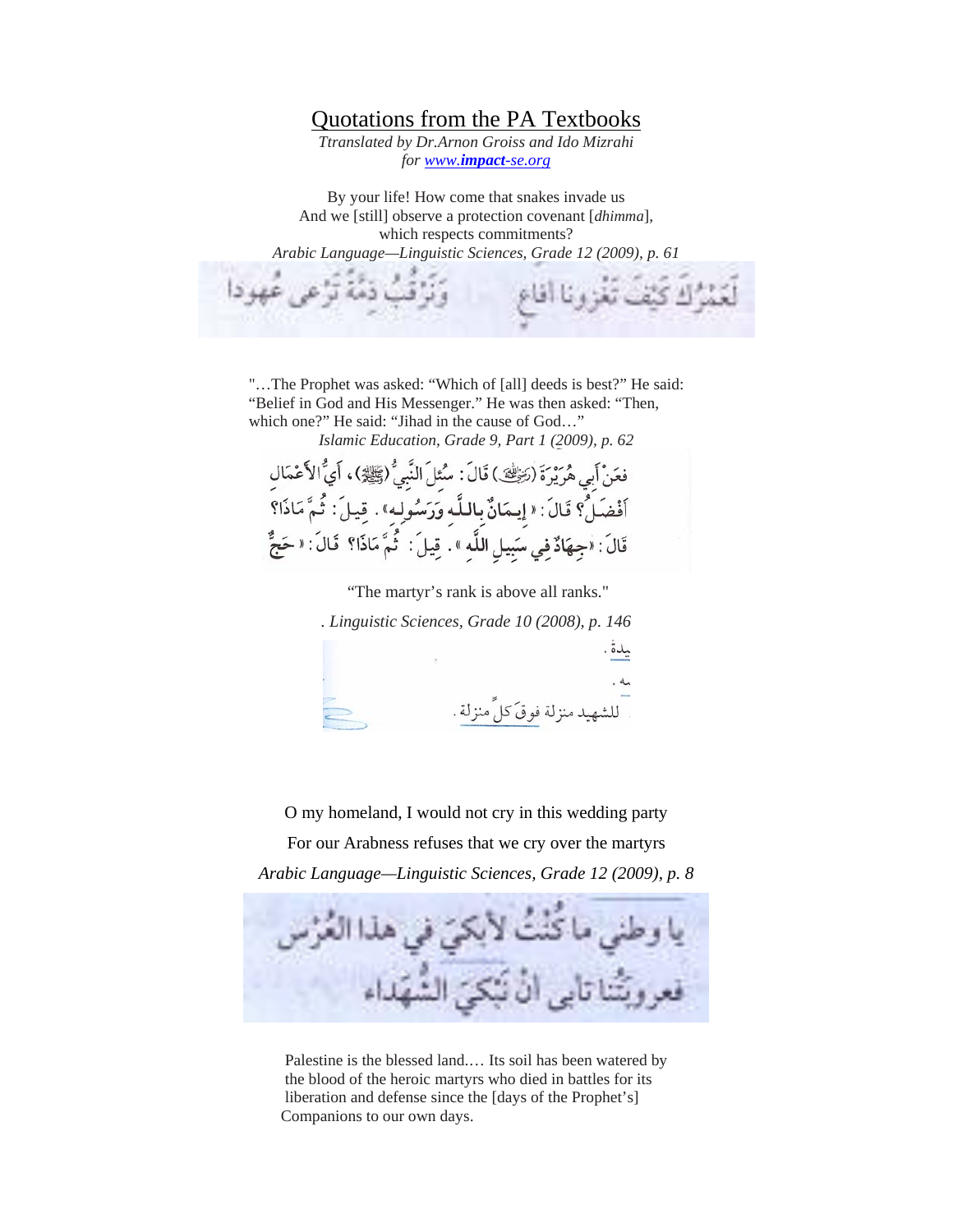*Islamic Education, Grade 12 (2009), p. 111* 

فلسطينُ هي الأرضُ المباركة ، صرَّحت بذلك آياتُ القرآن الكريم ، وأحاديثُ الرسول (ﷺ) ، فيها المسجد أنصى، مسرى رسول الله (ﷺ)، وقد ارتوى ترابُها بدماء الشهداء الأبطال، الذين قضَوْا نحبَهم، في معارك مريرها والدفاع عنها، منذ الصحابة الكرام إلى يومنا هذا.



 Good morning, O my homeland … A morning of glory and red liberty, watered by the martyrs' blood … *Reading and Texts, Grade 9, Part 1 (2008), pp. 20-21* 

صَباحُ الخَيرِ . . يا وَطني صَباحُ الفلِّ والنِّسرينِ والأنداءْ صَباحُ المَجد والحرّيةِ الحَمراءِ . . يَرويها دَمُ الشّهداءْ "A morning of glory and red liberty, watered by the martyrs' blood …" the hope for the liberation of Palestine. *Reading and Texts, Grade 9, Part 1 (2008), p. 24* 

صباحُ المجد والحرِّيةِ الحمراءِ يرويها دمُ الشهداء صباحُكَ أنت يا وطنِي بشمسِك نقهرُ الظَّلماء. ------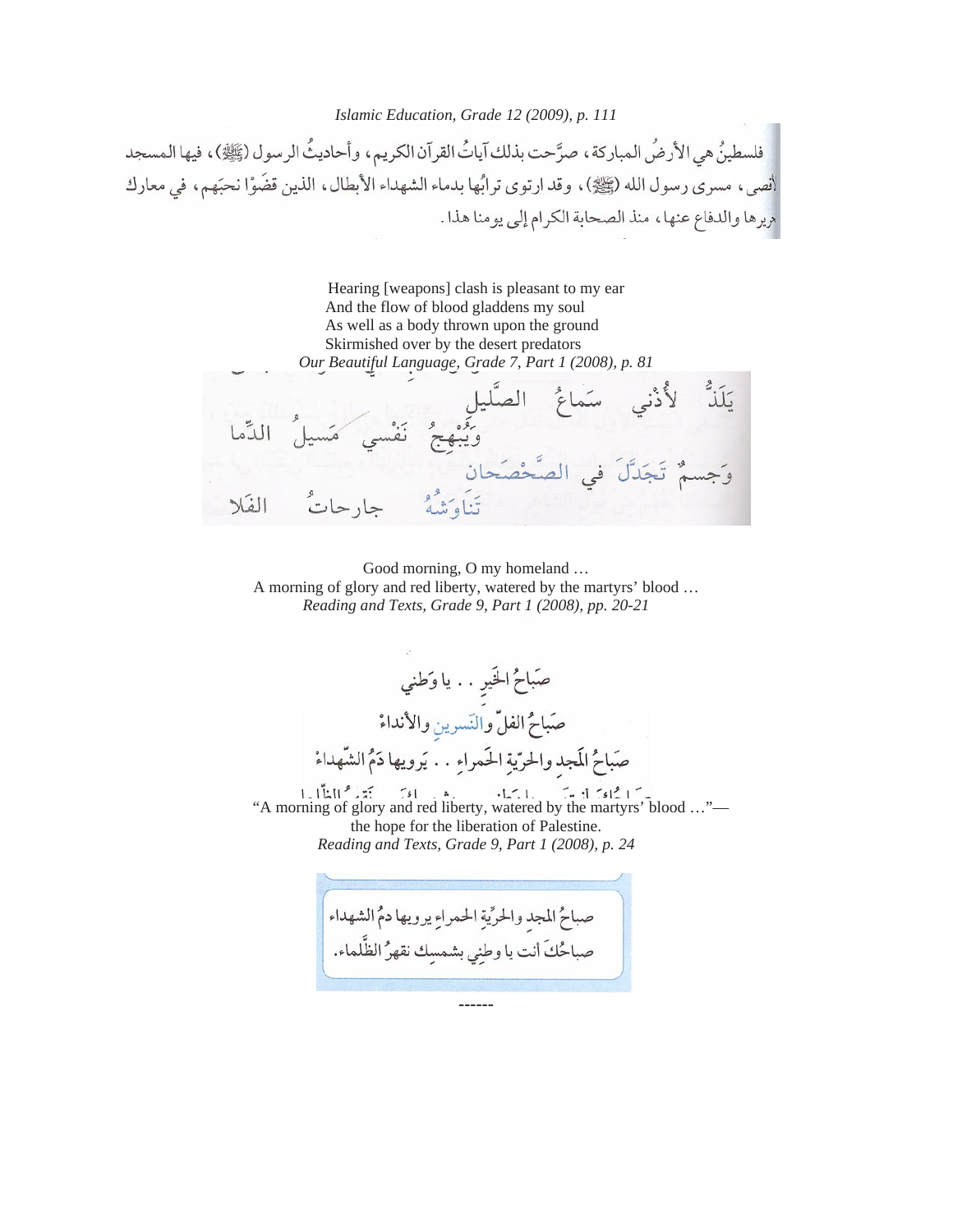التفاؤل بتحرير فلسطير

"O brother, the oppressors have exceeded all bounds and *Jihad* and sacrifice [*fida'*] are necessary. Shall we let them rob Arabdom of our forefathers' glory and dominion? As but with the swords' clatter they answer our voice

…O brother, we have a sister in Jerusalem for whom the slaughterers have prepared the[ir] knives"

O brother, get up to the focus of prayer of the East and West, let us defend the Church and the Mosque

O brother, get up to her; let us break through hazard in deep-red blood and a shaking blaze."

"O brother, if upon her soil my blood would flow, and I would close my hand upon her pebbles … Kiss upon her ground a martyr, who called to God in her name and fell as a martyr"

*"Palestine", Reading and Texts, Grade 8, Part 1 (2009) p.66*

أخبى جباوزَ البظَّالمونَ المَدى فحَقَّ الجهه ادُ وحَقَّ الفلها أنترُكُهُمْ يغصِبونَ العروبَـــ ـةَ مجـــدَالأُبوّةِ والسُّــؤْدَدا وليسوا بغير صليل السُّيوف بُجيبونَ صوتاً لــنا أو صَدي أخي، إنَّ في القدس أختاً لنا أعـدَّ لــها الذابحــونَ الْمــدي أخي قُمْ إلى قِبْلة المشرقَيْن لِنَحْمى الكنيســةَ والمَسْجِـدا أخى، قُمْ إليها نَشُتُّ الغمار هماً قانسياً، ولَظيَّ مُرْعلا أخي، إنْ جرى في ثراها دمي وأطبقْتُ فوقَ حَصـاها اليَـــدا *…* 

وقبِّلْ شهيداً على أرضِــها دعا باسمِــها اللهَ واستُشْهدا

*Fida'i, Fida'i, Fida'i*  O my land, the ancestors' land *Fida'i, Fida'i, Fida'i*  O my people, the people of eternity I shall live as a *Fida'i* and continue as a *Fida'i*  And shall die as a *Fida'i* until it [i.e., the land] returns … To the teacher: The teacher will repeat with the students this national song several times.